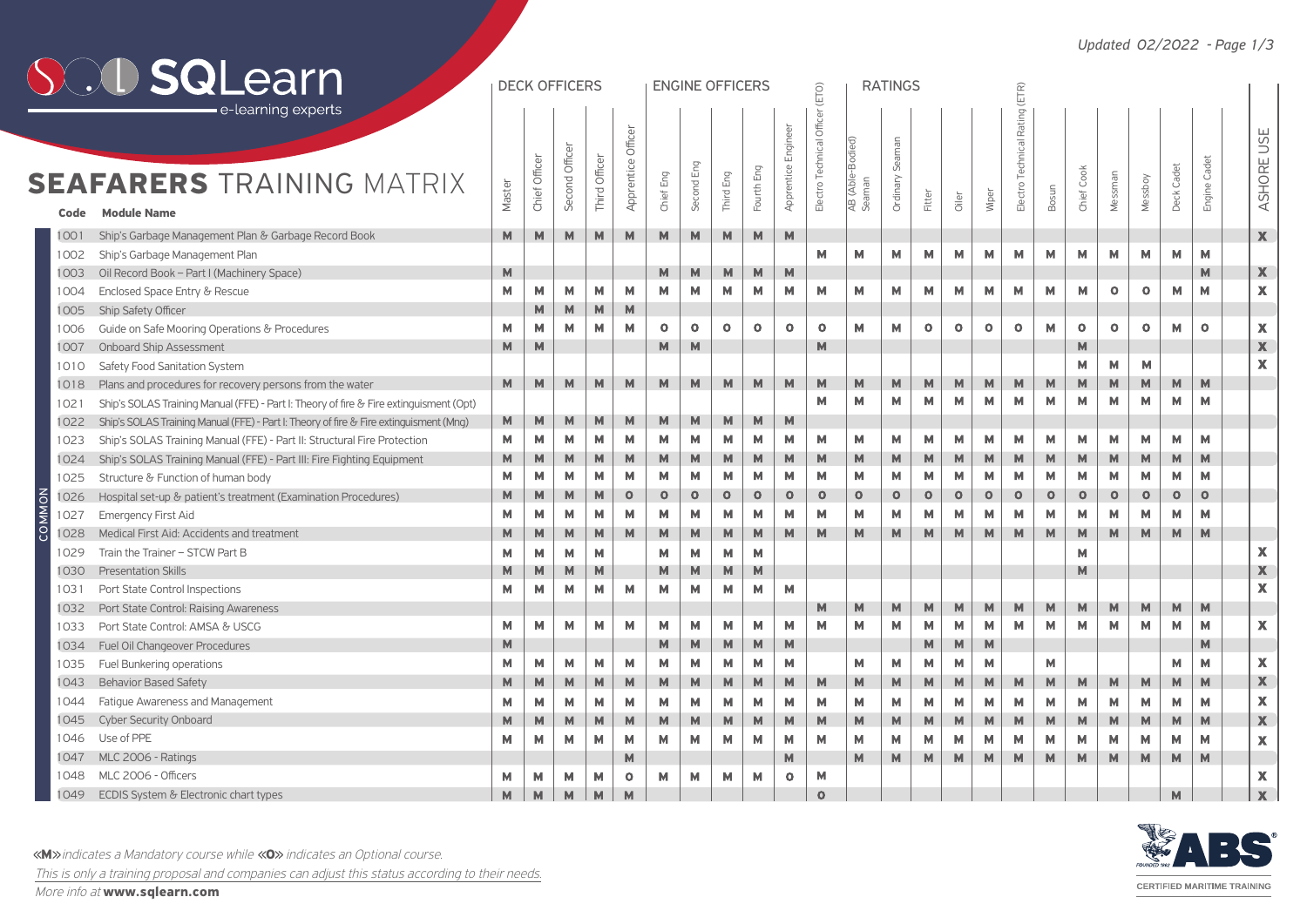|                  |                        |                        |              |                        |                        |                  | (ETR)                    |              |              |              | <b>RATINGS</b>         |                                  | <b>DECK OFFICERS</b><br><b>ENGINE OFFICERS</b><br>$\widehat{O}$<br>ίų |                        |            |              |               |                  |                         |               |                    |               |         | <b>SOL</b> earn                                                                                                  |
|------------------|------------------------|------------------------|--------------|------------------------|------------------------|------------------|--------------------------|--------------|--------------|--------------|------------------------|----------------------------------|-----------------------------------------------------------------------|------------------------|------------|--------------|---------------|------------------|-------------------------|---------------|--------------------|---------------|---------|------------------------------------------------------------------------------------------------------------------|
| ASHORE USE       | Engine Cadet           | Cadet<br>Deck          | Messboy      | Messman                | Chief Cook             | Bosun            | Electro Technical Rating | Wiper        | Oiler        | Fitter       | Seaman<br>Ordinary     | ਰ੍ਹੇ<br>AB (Able-Bodie<br>Seaman | Officer<br>Technical<br>Electro <sup>-</sup>                          | Engineer<br>Apprentice | Fourth Eng | Eng<br>Third | Eng<br>Second | Chief Eng        | Apprentice Officer      | Third Officer | ਨੋ<br>Second Offic | Chief Officer | Master  | e-learning experts<br><b>SEAFARERS TRAINING MATRIX</b><br><b>Module Name</b><br>Code                             |
| $\mathbf X$      |                        | M                      |              |                        |                        |                  |                          |              |              |              |                        |                                  |                                                                       |                        |            |              |               |                  | M                       | M             | M                  | M             | M       | Voyage Planning & Route monitoring with ECDIS<br>1051                                                            |
| $\mathbf x$      |                        | M                      |              |                        |                        |                  |                          |              |              |              |                        |                                  |                                                                       |                        | M          | М            | M             | М                | M                       | M             | M                  | M             | M       | Bunker Fuels Ops & Malpractices<br>1059                                                                          |
|                  |                        | M                      |              |                        |                        | M                |                          |              |              |              | M                      | M                                |                                                                       |                        |            |              |               |                  | M                       | M             | M                  | M             | M       | Vessel's Maintenance<br>1060                                                                                     |
|                  |                        |                        |              |                        |                        |                  |                          |              |              |              |                        |                                  |                                                                       | M                      | M          | М            | М             | М                |                         |               |                    | $\circ$       | $\circ$ | IMO Shulphur Cap 2020<br>1062                                                                                    |
|                  | M                      | M                      | M            | M                      | M                      | M                | M                        | M            | M            | M            | M                      | M                                | M                                                                     | M                      | M          | M            | M             | M                | M                       | M             | M                  | M             | M       | Health and hygiene<br>1063                                                                                       |
|                  | М                      | M                      | M            | M                      | М                      | M                | M                        | M            | M            | M            | M                      | M                                | M                                                                     | М                      | M          | М            | M             | М                | М                       | M             | M                  | M             | M       | Housekeeping<br>1064                                                                                             |
| $\mathbf x$      |                        |                        |              |                        |                        |                  |                          | M            |              |              |                        |                                  |                                                                       |                        |            |              |               |                  |                         |               | M                  | M             |         | <b>Food Safety</b><br>1065                                                                                       |
| $\mathbb X$      | М<br>M                 | M                      | M            | M                      | М                      | M                | M                        |              | M            | М            | M                      | M                                | M                                                                     | M                      | M          | М            | М             | M                | M                       | M             |                    |               | M       | Coronavirus Disease (COVID-19) Awareness based on IMO & WHO guidance<br>1067<br><b>Practical Risk Management</b> |
| $\mathbf x$      |                        | M                      | M            | M                      | M                      | M                | M                        | M            | M            | M            | M                      | M                                | M                                                                     | M                      | M          | M            | M             | M                | M<br>$\Omega$           | M<br>M        | M<br>М             | M<br>M        | M<br>M  | 1069<br>Volatile Organic Compound (VOC) Management<br>1070                                                       |
|                  |                        |                        |              |                        |                        |                  |                          |              |              |              |                        |                                  |                                                                       |                        |            |              |               |                  | M                       | M             | M                  | M             | M       | COLREGs - Rules of the road<br>1072                                                                              |
| $\mathbf x$      |                        |                        |              |                        |                        |                  |                          |              |              |              |                        |                                  |                                                                       |                        |            |              |               |                  |                         |               |                    |               |         | Planning of works<br>1074                                                                                        |
|                  | $\circ$<br>$\mathbb M$ | $\circ$<br>$\mathbb M$ | $\circ$<br>M | $\circ$<br>$\mathbb M$ | $\circ$<br>$\mathbb M$ | M<br>$\mathbb M$ | $\circ$<br>$\mathbb M$   | $\circ$<br>M | $\circ$<br>M | $\circ$<br>M | $\circ$<br>$\mathbb M$ | 0<br>$\mathbb M$                 | $\circ$<br>M                                                          | $\circ$<br>$\mathbb M$ | М<br>M     | М<br>M       | М<br>M        | М<br>$\mathbb M$ | $\Omega$<br>$\mathbb M$ | M<br>M        | M<br>M             | М<br>M        | M<br>M  | <b>Basic Life Support</b><br>1080                                                                                |
|                  | $\circ$                | $\circ$                | $\circ$      | $\circ$                | $\circ$                | $\circ$          | $\circ$                  | $\circ$      | $\Omega$     | $\circ$      | $\circ$                | $\circ$                          | M                                                                     | $\circ$                | M          | M            | М             | M                | $\circ$                 | M             | M                  | M             | M       | Cardiovascular Emergencies<br>081                                                                                |
|                  | $\mathbf 0$            | $\circ$                | $\bullet$    | $\mathbf O$            | M                      | $\mathsf{o}$     | $\circ$                  | $\circ$      | $\circ$      | $\circ$      | $\mathbf O$            | $\mathbf 0$                      | M                                                                     | M                      | M          | M            | M             | М                | M                       | M             | M                  | M             | M       | OMMO<br>Infections<br>082                                                                                        |
|                  | $\circ$                | $\circ$                | $\circ$      | $\circ$                |                        | $\circ$          | $\circ$                  | $\circ$      | $\circ$      | $\circ$      | $\circ$                | О                                | M                                                                     |                        | M          | М            |               |                  | М                       | M             | M                  |               | M       | Respiratory and other Emergencies<br>1083.                                                                       |
|                  |                        |                        |              |                        | $\circ$                |                  |                          |              |              |              |                        |                                  |                                                                       | М                      |            |              | M             | M                |                         |               |                    | M             |         | Trauma                                                                                                           |
|                  | $\circ$                | $\circ$                | $\circ$      | $\circ$                | $\circ$                | M                | $\circ$                  | $\Omega$     | $\Omega$     | $\circ$      | $\Omega$               | M                                | M                                                                     | M                      | M          | M            | M             | M                | M                       | M             | M                  | M             | M       | 1084                                                                                                             |
|                  |                        |                        |              |                        |                        |                  |                          |              |              |              |                        |                                  |                                                                       |                        | $\circ$    | $\circ$      | M             | М                |                         | $\circ$       | $\circ$            | M             | M       | <b>Surgical Emergencies</b><br>1085                                                                              |
|                  |                        |                        |              |                        |                        |                  |                          |              |              |              |                        |                                  |                                                                       |                        | $\circ$    | $\mathbf{o}$ | M             | M                |                         | $\circ$       | $\circ$            | M             | M       | <b>Gastrointestinal Emergencies</b><br>1086                                                                      |
|                  | M                      | M                      | M            | M                      | M                      | M                | M                        | M            | M            | M            | M                      | M                                | M                                                                     | М                      | M          | М            | M             | M                | M                       | M             | M                  | M             | M       | Orthopedic Emergencies<br>1087                                                                                   |
|                  |                        |                        |              |                        |                        |                  |                          |              |              |              |                        |                                  |                                                                       |                        | $\circ$    | $\mathbf 0$  | M             | M                |                         | $\mathbf 0$   | $\circ$            | M             | M       | Mental and neurological Emergencies<br>1088                                                                      |
|                  |                        |                        | M            | M                      | М                      | M                | M                        | M            | M            | м            | M                      | М                                | M                                                                     | M                      | M          | м            | м             | м                | M                       | М             | M                  | м             | M       | Prevention<br>1089                                                                                               |
|                  |                        |                        | M            | M                      | M                      | M                | M                        | M            | M            | М            | M                      | M                                | M                                                                     | M                      | M          | M            | M             | M                | M                       | M             | M                  | M             | M       | <b>Occupational Hazards</b><br>1090                                                                              |
|                  |                        |                        | M            | M                      | М                      | M                | M                        | M            | M            | М            | M                      | М                                | M                                                                     | М                      | M          | М            | М             | М                | M                       | М             | M                  | М             | M       | <b>Basic Skills</b><br>1091                                                                                      |
|                  | M                      | M                      | M            | M                      | M                      | M                | M                        | M            | M            | M            | М                      | M                                | M                                                                     | M                      | M          | M            | M             | M                | M                       | M             | M                  | M             | M       | Practical Training of Fire Prevention and Fire Fighting<br>1201                                                  |
|                  | М                      | M                      | M            | M                      | М                      | M                | M                        | M            | M            | М            | M                      | M                                | M                                                                     | M                      | M          | M            | м             | M                | M                       | M             | M                  | М             | M       | Practical Training of Personal Survival Techniques<br>1202                                                       |
|                  | M                      | M                      | M            | M                      | M                      | M                | M                        | M            | M            | M            | M                      | M                                | M                                                                     | M                      | M          | M            | M             | M                | M                       | M             | M                  | M             | M       | Survival Techniques & Rescue Methods<br>1203                                                                     |
| $\mathbf x$<br>X | $\circ$                | M                      |              |                        |                        | М                |                          |              |              |              | M                      | M                                | M                                                                     |                        |            |              |               |                  | M                       | М<br>M        | M                  | M             | М<br>M  | <b>Isl</b><br>STS Transfer Operation (TNK)<br>2005                                                               |
|                  | $\circ$                |                        |              |                        |                        |                  | M                        |              |              |              |                        |                                  |                                                                       | M<br>M                 | M<br>M     | M<br>М       | M<br>M        | M<br>М           | M                       |               | M                  | M             |         | Oily Water Separator<br>4003                                                                                     |
|                  |                        |                        |              |                        |                        |                  |                          |              |              |              |                        |                                  | M                                                                     |                        |            |              |               |                  |                         |               |                    |               |         | TECH<br>Familirization with High Voltage<br>4005                                                                 |

**«M** > indicates a Mandatory course while **<0** > indicates an Optional course.

This is only a training proposal and companies can adjust this status according to their needs.

More info at **www.sqlearn.com**